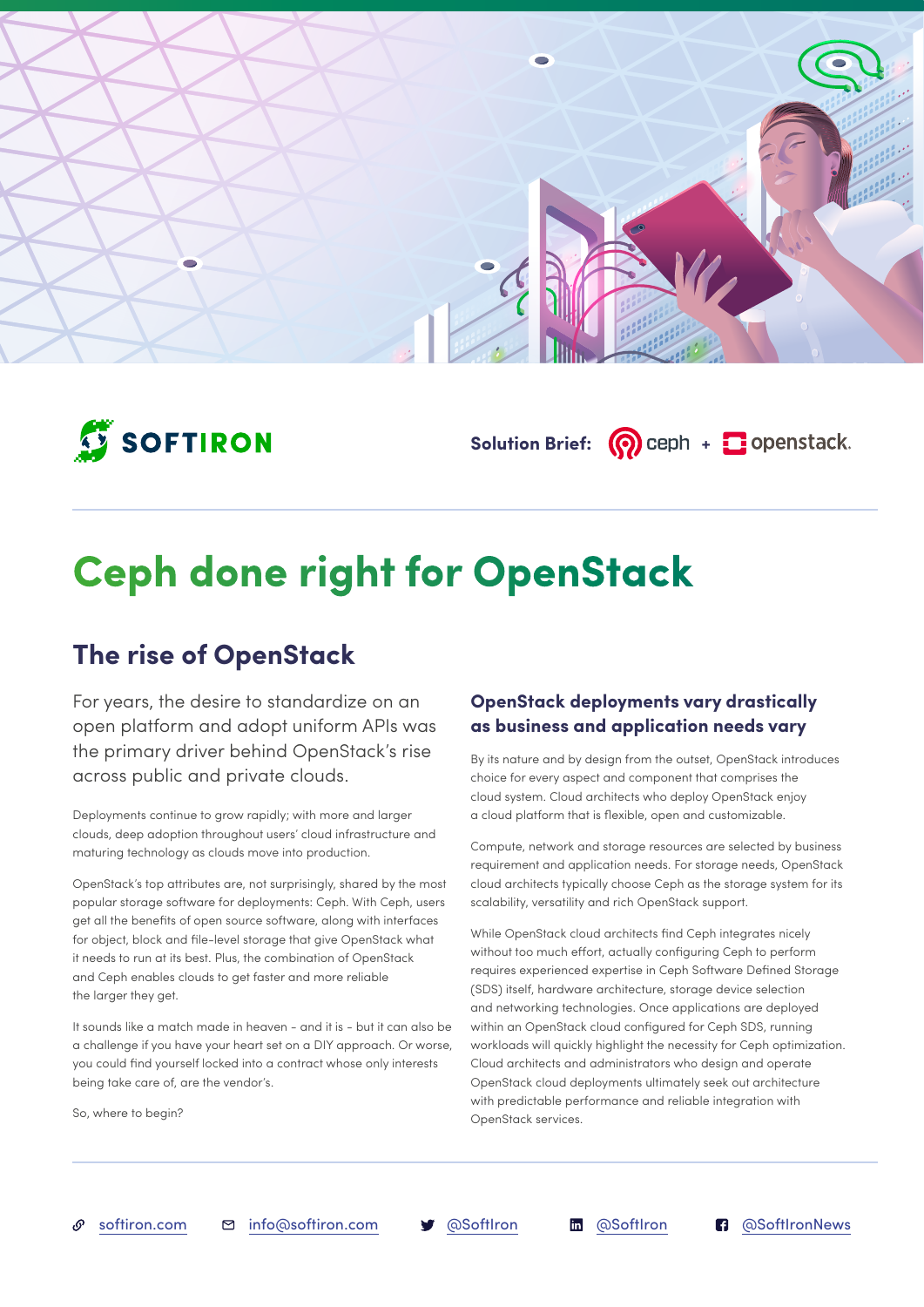#### **Focus on storage for OpenStack**

OpenStack deployments depend upon block and object storage services for regular and common cloud platform operations. In some deployments, the cloud architect may choose a design where block and object storage are deployed independently of one another. This approach adds complexity, requiring the ongoing monitoring, servicing and support capabilities for not only one storage subsystem, but also perhaps two, or more storage subsystems. Rather than deploying a storage subsystem for only object storage, and another for only block storage, an SDS option coupled with an appropriate hardware design can eliminate the need for independent, dissimilar storage silos.

OpenStack deployments utilize block and object storage in specific ways. There are three primary categories for OpenStack storage and each facilitate a particular purpose within the OpenStack cloud infrastructure. These are not exclusive for OpenStack cloud infrastructure use, and user workloads may utilize block and object storage for cloud user and application purposes, as well.

| Category                 | <b>Purpose</b>       | Default provider   |
|--------------------------|----------------------|--------------------|
| Image storage            | Object storage       | Swift              |
| <b>Ephemeral storage</b> | <b>Block storage</b> | Linux LVM          |
| Volume storage           | <b>Block storage</b> | Linux LVM or iSCSI |

#### **Table 1:** Storage services and their default storage providers.

Image storage serves the OpenStack Glance service. The data store here are those of machine images, which provide the content for operating system and what some virtualization administrators may refer to as a disk file. The size and amount of image storage will depend on the use cases for an OpenStack deployment.

#### **For example:**

- » An OpenStack cloud with many users in a development organization may host multiple images per user.
- » With Virtual Desktop Instance (VDI), users may have several shared images across thousands of users.
- In Continuous Integration and Continuous Delivery (CI/CD) environments, there may be thousands of machine images or intermediate build images in varying states of development and iterative workflows.

Ephemeral storage provides a non-persistent space for compute instances and can often be thought of as a boot disk for an individual instance. When an instance is launched, the operating system will load and operate from ephemeral storage for the life of the instance. The data host by ephemeral storage can be stored using a snapshot and is written to a persistent volume.

Volume storage, most commonly associated with the OpenStack Cinder service, facilitates many use cases including user volumes and general purpose block volume based virtual disks. Volume storage in OpenStack is very common as most users are familiar with the concept of virtual disks and their role in virtualization environments. Commonly, applications that maintain statefulness will leverage volume storage, as stateful application data tends to reside within a holistic volume.

### **OpenStack Storage Solutions through Software Defined Storage**

Given the flexible and open approach to IT infrastructure embraced by OpenStack, traditional storage subsystems are often sized, selected, configured and provisioned based on known needs at the time of procurement and projected needs measured by existing applications with forecast exercises applied.

Cloud infrastructure requirements will vary and applications will likely have requirements for the infrastructure to scale along with business demands. Software Defined Storage typically excels in these environments, given the ability to grow and scale with the needs of the business. Many OpenStack deployments have selected Ceph as the SDS implementation of choice. When architected and deployed properly, Ceph delivers performance and scale rivaled only by some of the largest data center storage installations.

Ceph SDS exhibits impressive performance when deployed with an optimal configuration. Ceph itself is highly tunable and leverages standard storage media types including traditional spinning disk drives, NAND-based solid-state flash, and NVMe flash technology. Ceph utilizes a distributed topology across many nodes, and by leveraging a distributed architecture Ceph deployments often place requirements on connectivity with an emphasis on solid networking choices [\(see Figure 1\)](#page-2-0).

#### **OpenStack Storage Solutions powered by SoftIron**

**Best of both worlds:** Highly scalable, open SDS meets building-block style, purpose-built, environmentally efficient storage servers with HyperDrive®.

In OpenStack, as with other centralized cloud infrastructure environments, storage capacity needs tend to increase with time. As more applications and more users consume OpenStack compute and storage, it is inevitable that more storage capacity will be required. Consider the building block concept for adding storage capacity: where capacity is added as needed and storage building blocks – which form the storage subsystem – are specific to application requirements. These storage building blocks are added to your OpenStack cloud storage infrastructure without disruption to compute resources or existing storage footprint. SoftIron's approach to storage leverages Ceph, combining the flexibility, scalability and open architecture of the technology.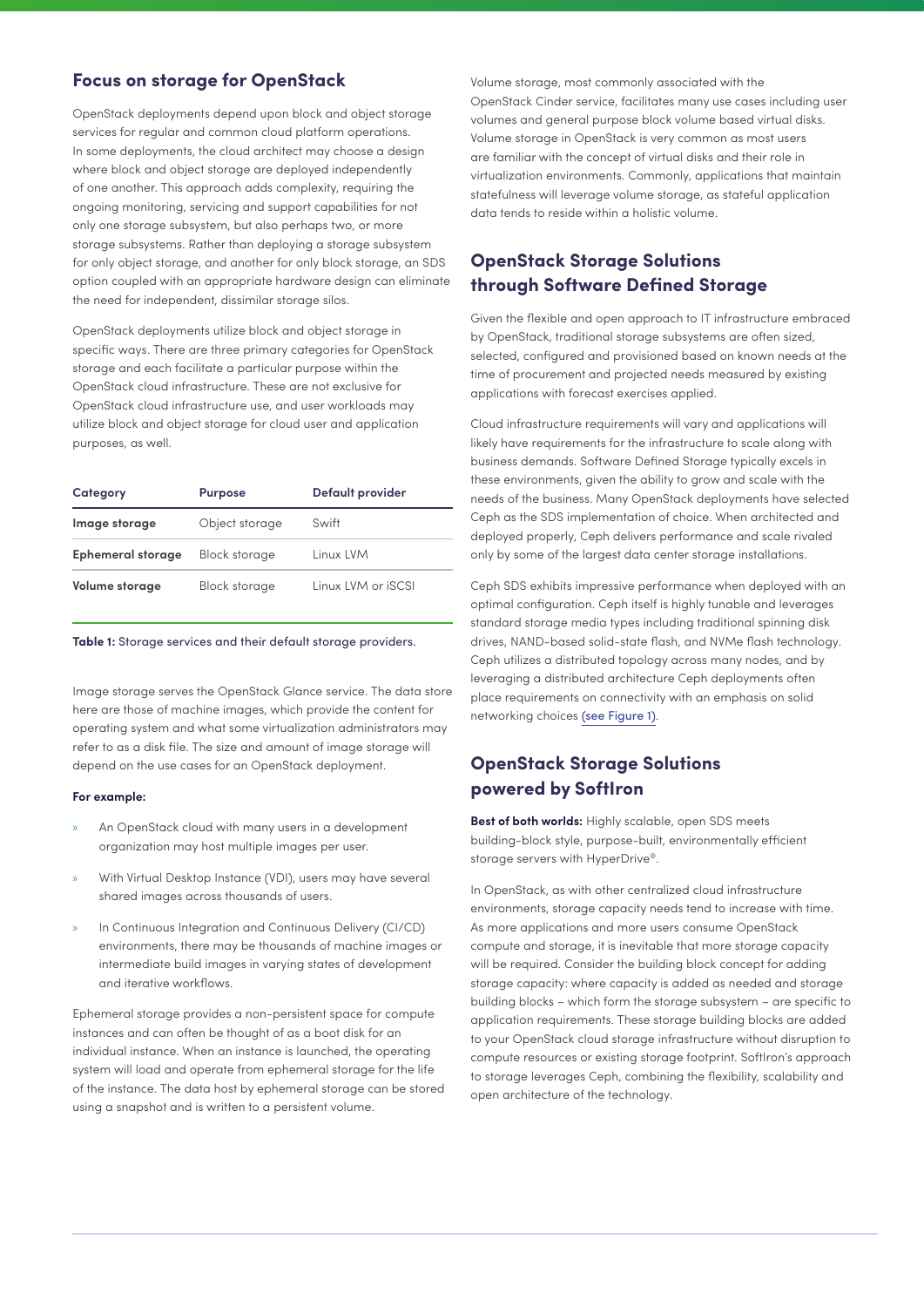SoftIron pairs Ceph with HyperDrive, a storage appliance customdesigned with Ceph in mind, to deliver solid performance, reliable and predictable operations, and a highly efficient power and thermal profile.

HyperDrive offers flexible configuration and can be customized to deliver performance, capacity or a combination of both performance and capacity. The unique storage server design developed by SoftIron enables cloud architects to decide how storage nodes should be allocated. In high performance workloads, perhaps all-flash storage is required by intensive I/O applications, and a portion of the HyperDrive cluster is specified with nodes consisting of all-flash devices. For other workloads – for example in large media caching use cases with very large quantities of photo, audio and video files – disks with maximum capacity are highly desirable. For those cases, the cloud architect may allocate all high-capacity disks for another portion of the SoftIron cluster.

Toward keeping the HyperDrive storage cluster as a flexible and high performing storage subsystem, SoftIron engineers chose flexible network interface options. While 10Gb Ethernet networking (10GbE) may be optional for some implementations, SoftIron recommends 10GbE and provides configuration choice for higher bandwidth options, including 25GbE and beyond.

OpenStack cloud infrastructure is configured with application and use cases in the forefront, where cloud architects and cloud administrators match an appropriate storage profile to satisfy application needs. This is all accomplished using the same, centrally managed HyperDrive storage cluster and leveraging both Ceph management tools from SoftIron.

#### **OpenStack resource consumption over time**

Applications and users will consume more capacity over time and quite likely quicker than originally anticipated by cloud architects and IT infrastructure designers. SDS helps address the situation through quick and low overhead provisioning of new storage capacity.

With the ability to add storage capacity independently of compute resources, the OpenStack cloud infrastructure will accommodate the growing storage demand placed on cloud administrators by application and business owners. Rather than scaling compute and memory linearly alongside storage, SoftIron storage servers are preconfigured with specific hardware required for storage. The SoftIron solution eliminates overprovisioning of resources, as each SoftIron storage server is specifically tuned and optimized for Ceph.

SoftIron customers enjoy non-disruptive expansion of their storage capacity, and additional capacity is provisioned to the Ceph cluster with very little administrative work once HyperDrive storage nodes have been installed. SoftIron streamlines the activity further, by virtually removing any effort beyond supplying power and network connectivity to newly introduced nodes. When approaching the subject of adding new capacity to the cluster, the conversation begins before any unboxing of new equipment from a preferred rack server vendor.

Questions may include: "How should the node be configured for network and capacity?" and "Which devices should be selected? Disk, flash, both?" SoftIron's web-based customer portal provides a variety of choices that simplify storage configuration. Nodes arrive pre-configured and ready to run. Adding additional capacity is "point and click", which significantly lowers risk and shortens time to production.



<span id="page-2-0"></span>**Figure 1:** Common Ceph Software Defined Storage integration points with OpenStack cloud deployments.